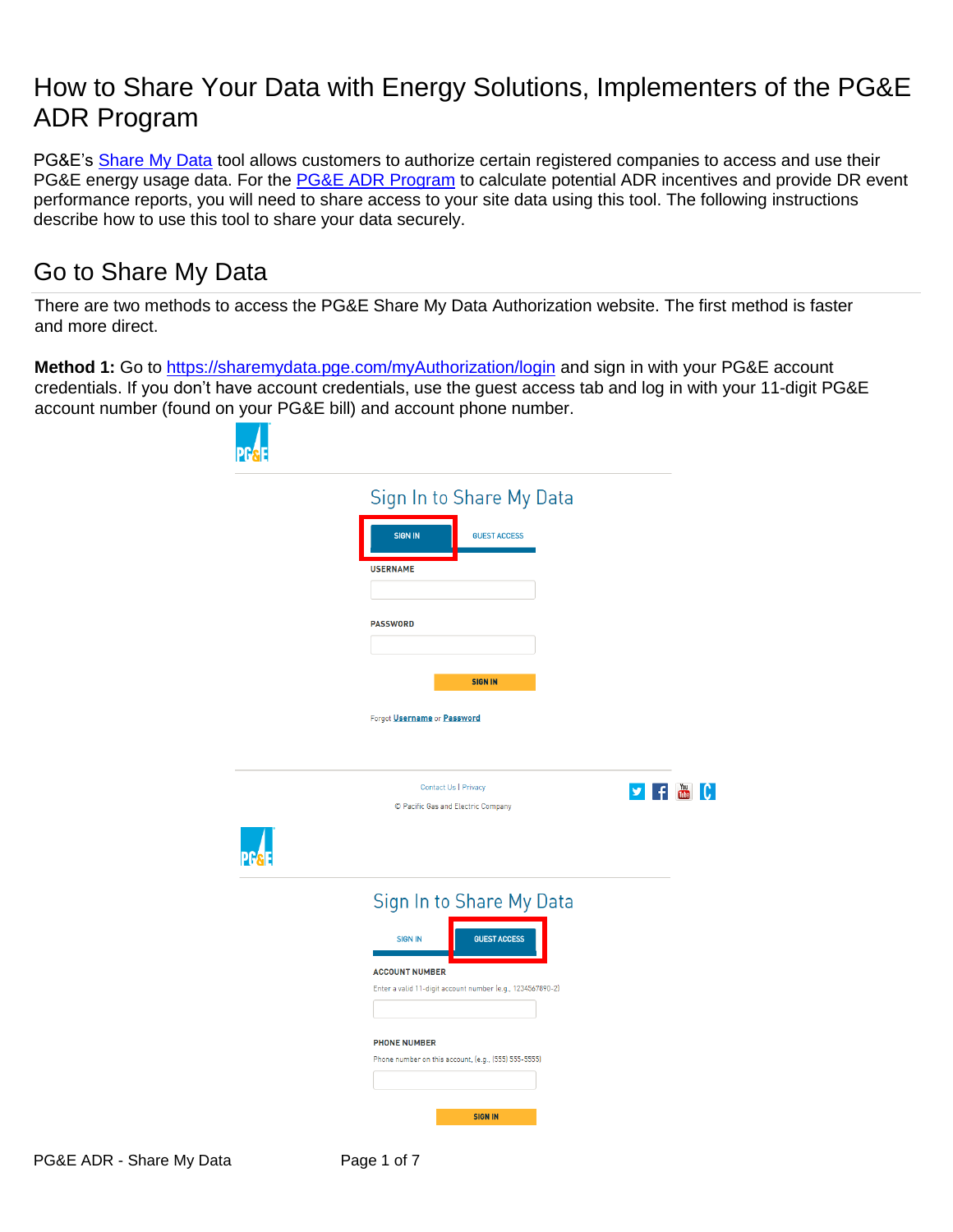Method 2: Go to pge.com and sign in with your account credentials.



Scroll down and select "Share My Data" under Share Usage Data at the bottom of thepage.

| <b>SERVICE REQUESTS</b><br>$\checkmark$<br>Moving or need pilot light service? | <b>WAYS TO SAVE</b><br>⇘<br>$\bullet$<br>See how to lower your bill.                                                                        |
|--------------------------------------------------------------------------------|---------------------------------------------------------------------------------------------------------------------------------------------|
|                                                                                | Get rebates and see efficiency ratings<br>Compare appliances and electronics at <b>PG&amp;E Marketplace</b> and get rebates at<br>eRebates. |
|                                                                                | <b>STREAM DATA</b><br><b>SHARE USAGE DATA</b>                                                                                               |
|                                                                                | Stream your data to a device.<br>Share your data with 3rd party.<br><b>SHARE MY DATA &gt;</b><br>STREAM MY DATA >                           |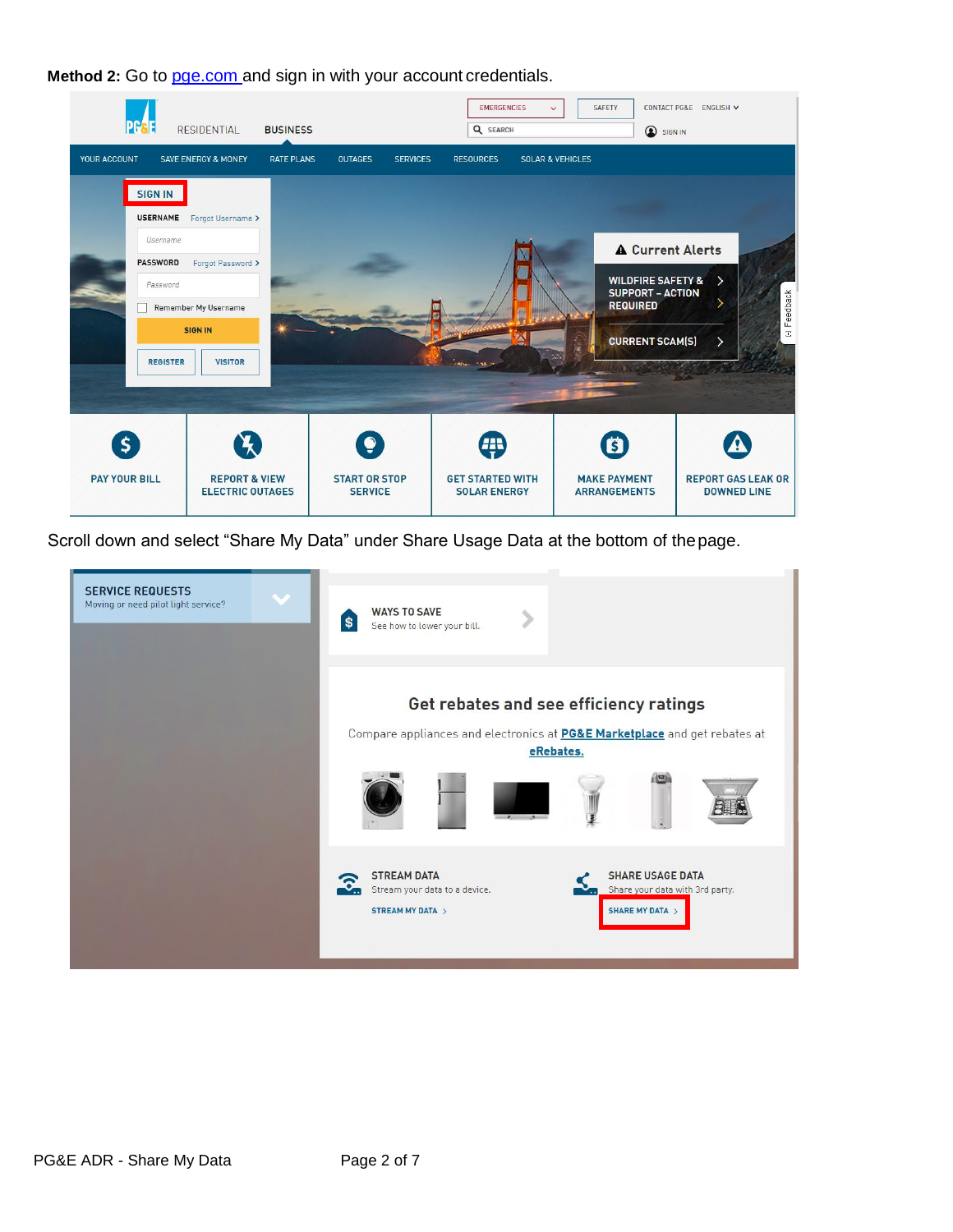## Add New Authorization

After accessing Share My Data via either method, you will be directed to the Share My Data authorization page, where you can customize the details of your data sharing.

1. Under the "Add New Authorization" section, type **"Energy Solutions"** into the text box or scroll down to select "Energy Solutions" in the drop-down menu of companies. \*Select carefully as many companies have similar names. You are looking for "**Energy Solutions**" and NOT "Your Energy Solutions", "Energia Solutions", or "Energy Solutions LLC.\*

| Share My Data                                                                                                                                                                                                                                                   |                                                | Logged in as Guest   Contact Us   Sign Out<br>Powered By<br><b>Connect</b> |
|-----------------------------------------------------------------------------------------------------------------------------------------------------------------------------------------------------------------------------------------------------------------|------------------------------------------------|----------------------------------------------------------------------------|
| Authorize Access to Your Data                                                                                                                                                                                                                                   |                                                |                                                                            |
| You can authorize a company access to your data. Read the Terms & Conditions carefully before authorizing access to your data.<br>Please note: PG&E has not conducted security reviews on the companies participating in this program.<br>Add new authorization |                                                |                                                                            |
| Select from list                                                                                                                                                                                                                                                | $\overline{?}$                                 |                                                                            |
| <b>Ender Technology Corporation</b><br><b>Energeia Solutions, LLC</b><br>Energy Connect, Inc.<br>Foarow Hinno<br><b>Energy Solutions</b><br><b>ENERGYAY</b><br>Energyworx Inc.<br>material contracts                                                            |                                                |                                                                            |
|                                                                                                                                                                                                                                                                 | © Pacific Gas And Electric Company<br>Privacy> |                                                                            |

2. You'll then be asked to confirm "Energy Solutions" as your selected third party.

| <b>Share My Data</b>                                                                                                                                                                                                                                                    | Lodged in as Guest   Contact Us   Sign Out<br>Powered B  |
|-------------------------------------------------------------------------------------------------------------------------------------------------------------------------------------------------------------------------------------------------------------------------|----------------------------------------------------------|
| Authorize Access to Your Data<br>You can authorize a company access to your data. Read the Terms & Conditions carefully before authorizing access to your data.<br>Please note: PG&E has not conducted security reviews on the companies participating in this program. |                                                          |
| Add new authorization<br><b>Energy Solutions</b>                                                                                                                                                                                                                        | ?                                                        |
| Program Management on behalf of PG&E's Automated Demand<br>Response program.<br><b>NEXT</b>                                                                                                                                                                             |                                                          |
| Existing authorizations to share your data may be displayed<br>below; some authorizations may not be listed. We are working<br>on a comprehensive display for all your authorizations in a future<br>release.                                                           |                                                          |
|                                                                                                                                                                                                                                                                         | © Pacific Gas And Electric Company<br><b>Privacy&gt;</b> |

Once you have selected "Energy Solutions", you'll be taken to the Authorize Access screen to select what account details to share.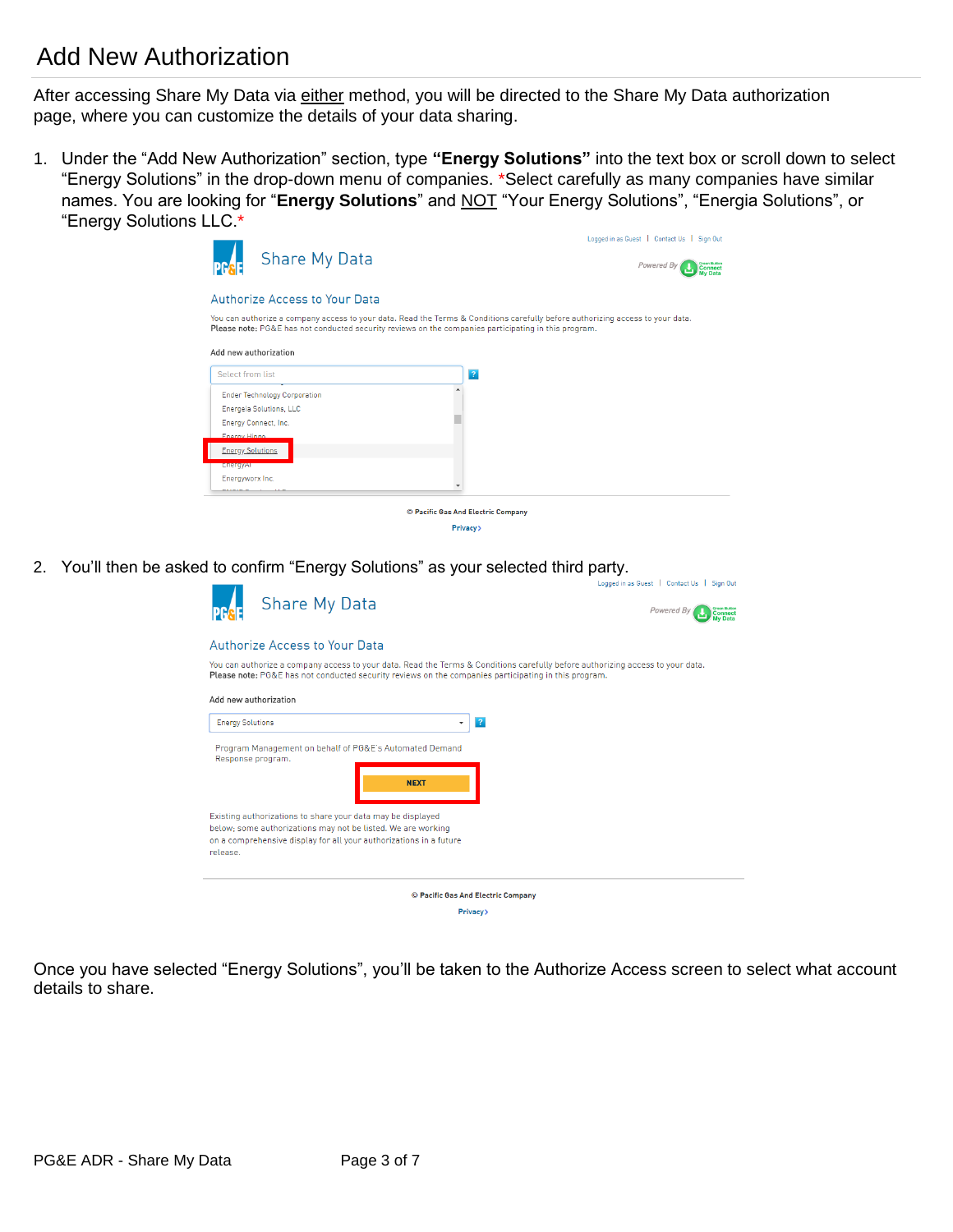## Authorize Access

4) To quickly and easily authorize access to view your data, select **all boxes** shown on the data authorization page (including basic, billing, account, and usage information, and program enrollment). The "Access Duration" should be set to "Indefinite" so that the ADR Program can analyze and report to you on your DR participation through the 3-year participation period. You can also select a custom access duration.

| <b>Share My Data</b>                                                                                                                                                                                                                                                                                                                     | Powered By<br>Connect                                                                                                                                    |
|------------------------------------------------------------------------------------------------------------------------------------------------------------------------------------------------------------------------------------------------------------------------------------------------------------------------------------------|----------------------------------------------------------------------------------------------------------------------------------------------------------|
| Energy Solutions requests data access as follows:                                                                                                                                                                                                                                                                                        |                                                                                                                                                          |
| Quickly authorize access to your data and allow necessary changes to your services as described in the details below.                                                                                                                                                                                                                    |                                                                                                                                                          |
| <b>Basic Information</b><br><b>Billing Information</b><br>Account Information<br>Includes name and service<br>Includes billing records,<br>Includes account number[s].<br>address<br>billing history, billing and<br>service agreement<br>number[s], and service start<br>meter read dates, rate<br>schedule, and voltage class<br>date. | Usage Information<br>Includes Electric and/or Gas<br>usage data used for bill<br>calculations, interval usage,<br>and interval time-of-use<br>indicators |
| <b>View Existing Authorizations</b>                                                                                                                                                                                                                                                                                                      |                                                                                                                                                          |
| <b>Shared Accounts and Service IDs</b>                                                                                                                                                                                                                                                                                                   | Q Filter                                                                                                                                                 |
| Select all Service IDs for all Accounts                                                                                                                                                                                                                                                                                                  |                                                                                                                                                          |
| CUSTOMER NAME Account #: 1234567890 - Account UUID: 1111111111                                                                                                                                                                                                                                                                           |                                                                                                                                                          |
| <b>Access duration:</b><br>Indefinite<br>Includes up to 24 months of historical data prior to today's date.<br>Note: You can revoke this authorization any time. This submittal will replace any existing authorizations                                                                                                                 |                                                                                                                                                          |
| Terms and Conditions: By submitting I agree to the Terms and Conditions.                                                                                                                                                                                                                                                                 |                                                                                                                                                          |
| <b>Email (required):</b>                                                                                                                                                                                                                                                                                                                 |                                                                                                                                                          |
| <b>Cancel</b>                                                                                                                                                                                                                                                                                                                            | <b>SUBMIT</b>                                                                                                                                            |

Note: This allows Energy Solutions to link your service account ID to your energy usage data. We cannot edit your billing information.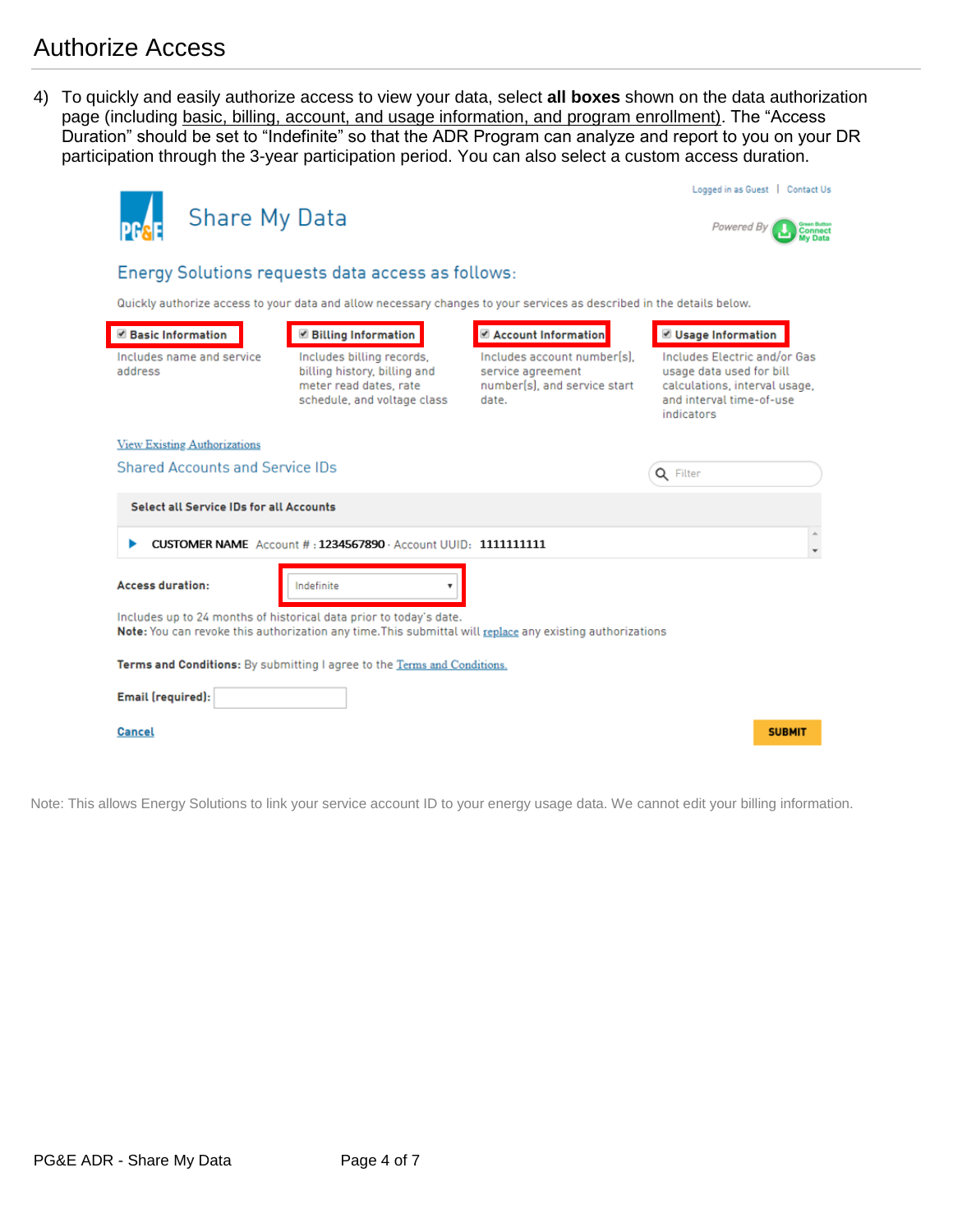5) After clicking Submit, you will be directed to Energy Solutions' Utility Data Portal page, which will confirm a successful registration.



 $\mathsf{C}$  Login

# **Utility Data Portal**

Thank you, we've successfully received your request. Your ShareMyData registration process is Complete!

## **Sharing Your Data**

When you choose to share your data with Energy Solutions, you give us permission to review and analyze your energy usage data for our work related to energy programs. Once we have that permission, we then use industry standard Application Program Interfaces (APIs) calculate load shed potential, provide ongoing to pull your energy data from PG&E's database and store it in our database.

Please visit PG&E Share My Data Customer FAQ for more information.

#### **Automated Demand** Response (ADR) Program

The ADR Program provides incentives and technical assistance to non-residential customers investing in energy management equipment and controls that enable ADR. Your data is used to screen for ADR eligibility, DR event performance reports, and calculate your 40% performance bonus payment.

Please visit www.pge-adr.com or contact Christine Riker at criker@energy-solution.com for more information.

### Data Security

The data we receive is securely stored in an encrypted environment that is only accessible to authorized Energy Solutions users. Data security is very important to us - your data will never be shared or used for any other purpose beyond what you have authorized.

Please contact Energy Solutions Information Systems Team at ops@energy-solution.net for more information about data security.

6) You will also receive an email (example below) to your submitted (or account) email address confirming your authorization. Note the "Subscription ID" number in the email – this will be needed for any troubleshooting fnecessary.

This email is to confirm that you have authorized Energy Solutions access to your data using PG&E's Share My Data platform.

You may make updates to this authorization or cancel it at any time by logging in to Share My Data.

If you do not recognize this authorization, please contact us immediately and reference this authorization using the following Subscription ID: 1234567

Thanks, Share My Data Team, Pacific Gas and Electric Company 77 Beale St., San Francisco, CA 94105

Contact Us: sharemydata@pge.com

At this point the authorization is complete! If you do not see this confirmation screen and/or do not receive the confirmation email, please contact us for support:

*Carli Yoro [cyoro@energy-solution.com](mailto:cyoro@energy-solution.com) (510) 482-4420 Ext. 273*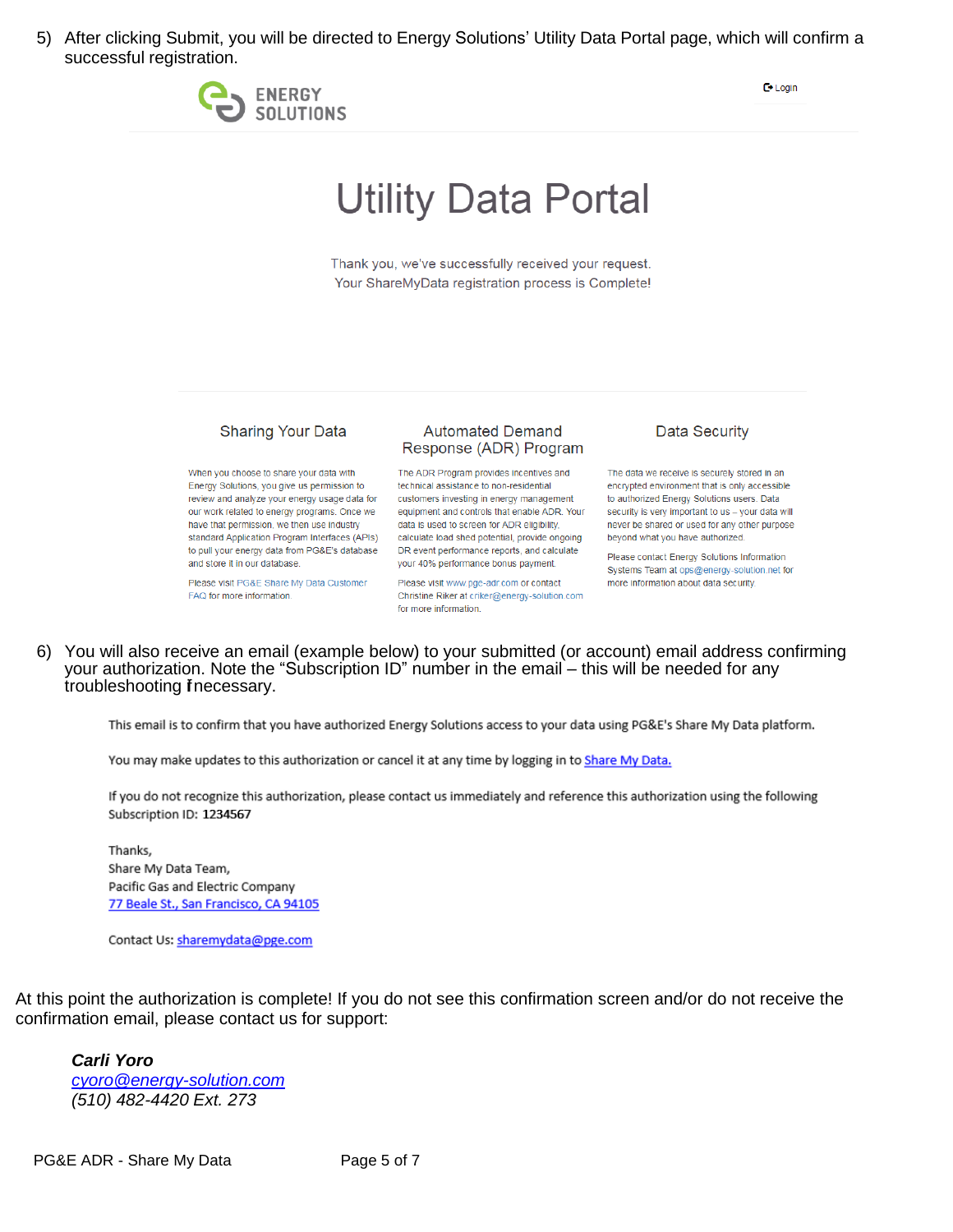## To Edit/Delete Authorizations

- 1) In the case that you need to edit or delete your authorization, log back into the Share My Data authorization site using the same login method you used to create the authorization (i.e. If the authorization was created by signing in to your account, use that method. If it was created using the Guest Access login, use that method).
- 2) You should see the Energy Solutions authorization under your current authorizations. Click the blue pencil to edit.Loaned in as Scient | Contact Us | Sign Out

| Share My Data                                                                                                               |                                                                                                                                                                                                                                        | Powered By<br>Comment<br>My Data |
|-----------------------------------------------------------------------------------------------------------------------------|----------------------------------------------------------------------------------------------------------------------------------------------------------------------------------------------------------------------------------------|----------------------------------|
| Authorize Access to Your Data                                                                                               |                                                                                                                                                                                                                                        |                                  |
|                                                                                                                             | You can authorize a company access to your data. Read the Terms & Conditions carefully before authorizing access to your data.<br>Please note: PG&E has not conducted security reviews on the companies participating in this program. |                                  |
| Add new authorization                                                                                                       |                                                                                                                                                                                                                                        |                                  |
| Select trom list                                                                                                            |                                                                                                                                                                                                                                        |                                  |
|                                                                                                                             | <b>NEXT</b>                                                                                                                                                                                                                            |                                  |
| Existing authorizations to share your data may be displayed<br>below; some authorizations may not be listed. We are working |                                                                                                                                                                                                                                        |                                  |
|                                                                                                                             |                                                                                                                                                                                                                                        |                                  |
| on a comprehensive display for all your authorizations in a future.<br>release.<br><b>Current Authorizations</b>            |                                                                                                                                                                                                                                        |                                  |

© Pacific Gas And Electric Company

Privacy>